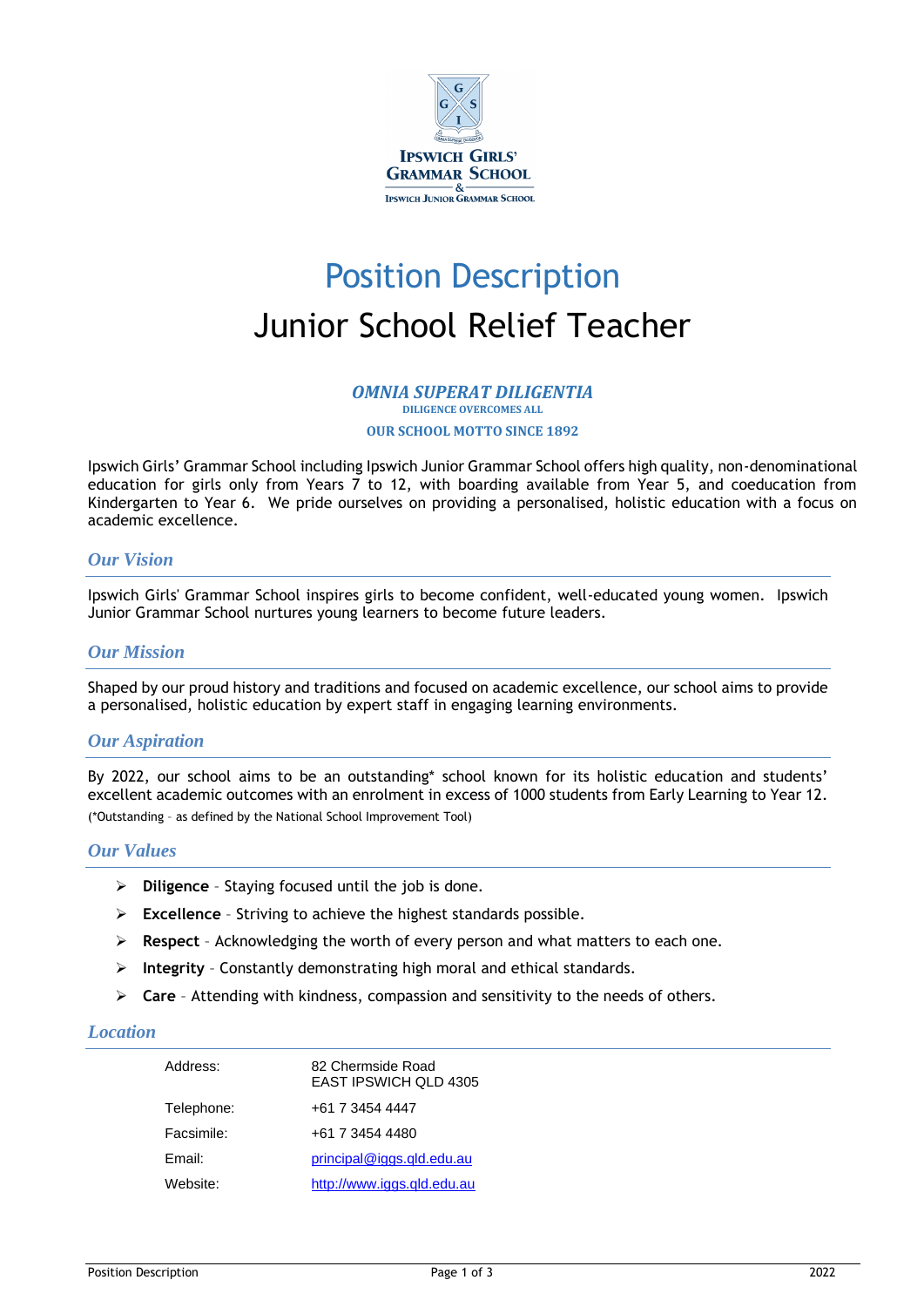| THE ROLE               |                                                                                                    |  |
|------------------------|----------------------------------------------------------------------------------------------------|--|
| <b>Position Title:</b> | Junior School Teacher                                                                              |  |
| Department:            | Academic                                                                                           |  |
| Reports to:            | Head of Junior School                                                                              |  |
| Location:              | Ipswich Junior Grammar School                                                                      |  |
| <b>Classification:</b> | Ipswich Girls' Grammar School Including Ipswich Junior<br>Grammar School Enterprise Agreement 2021 |  |

## *Typical Duties/Skills*

All employees of Ipswich Girls' Grammar School are required to:

- maintain a degree of flexibility in working hours from time to time as required for the position
- accept that the School reserves the right to modify the position to meet its operating needs
- assist and relieve in other positions from time to time
- demonstrate support for the School's mission, vision and values
- undertake other reasonable and relevant duties within skills, knowledge and capabilities and as directed by the Principal or their representative

Classroom teachers are responsible for:

- Delivery of teaching and learning programs within the frameworks in place in the school
- Monitoring, evaluating and reporting on student progress within the relevant curriculum area
- Maintaining accurate records of student attendance, progress and assessment
- Tracking and monitoring student achievement
- Using data analysis to inform classroom strategies for student improvement
- Fostering a supportive classroom climate which enhances student growth and confidence
- Attendance at parent teacher meetings, staff and department meetings and other scheduled meetings as required
- Pastoral and academic care of students as required
- Participation in grounds' supervision as required

## *Your Opportunity*

To deliver the primary school curriculum in a safe, caring learning environment.

As a classroom teacher you will:

- Maintain the standard of excellence required by the School's reputation and uphold the philosophy of the School
- Promote the interests of Ipswich Girls' Grammar School including Ipswich Junior Grammar School
- Attend staff development and training programmes when and if appropriate
- Comply with work health and safety responsibilities detailed in the safety management system

## *Your Role*

## **Key qualities of a classroom teacher**

- Willingness to support the values and aims of the School
- Ability to:
	- o promote an environment of dynamic, active and challenging learning
	- o implement current work programs in the classroom and willingness to participate in review and support the improvement of current programs
	- $\circ$  develop effective working relationships and rapport with students, staff and the wider school community
	- $\circ$  develop confidence and self-esteem in students and to act as a role model in presentation, action and communication
	- $\circ$  use a wide range of teaching strategies to cater for diverse student learning needs and to effectively monitor student progress